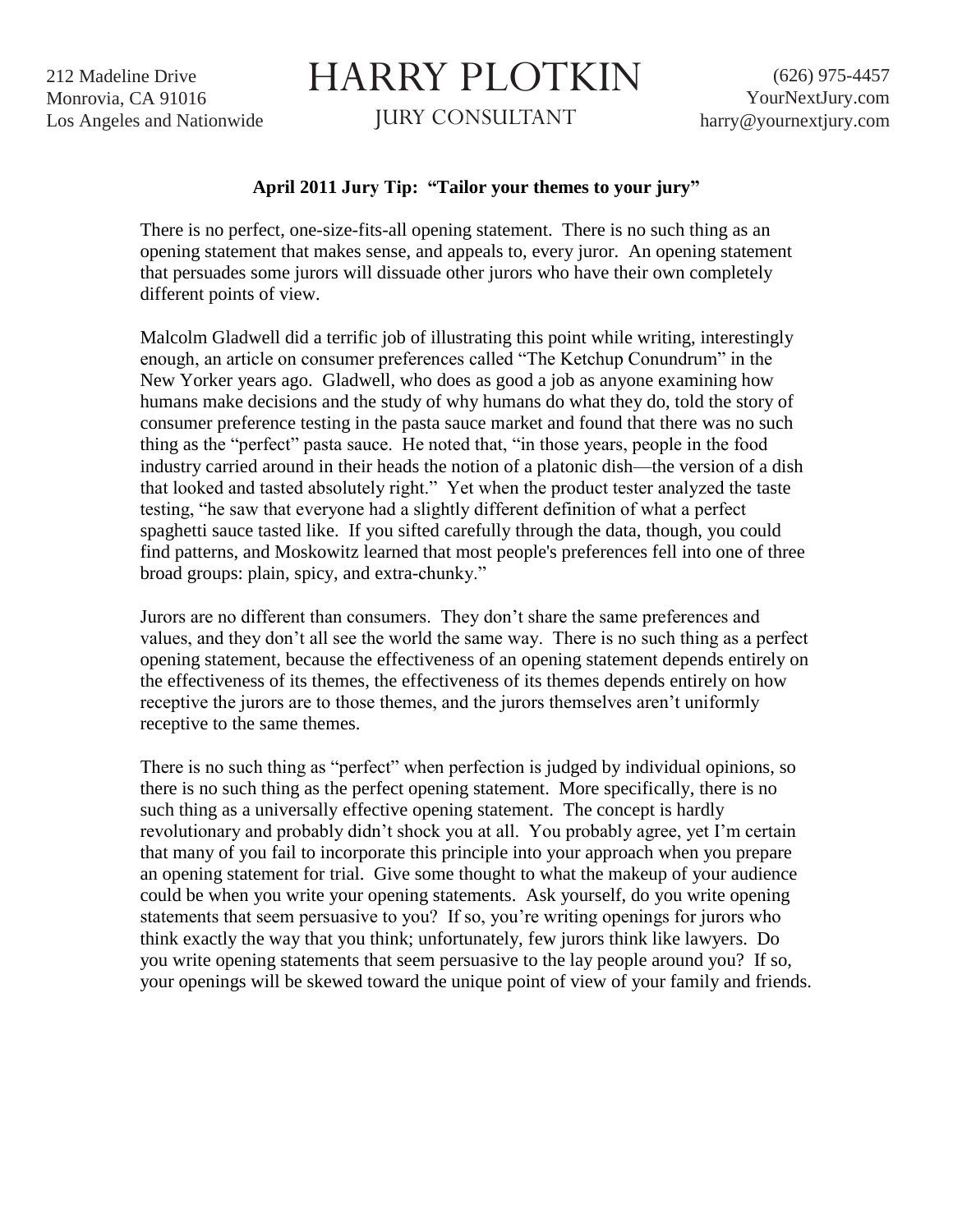Most importantly, do you write a single draft or outline of an opening statement before jury selection? If so, you're making a faulty assumption—that all jurors have the same, universal point of view. I'm not suggesting that you wait until jury selection is finished to write your opening statement—that would be impossible. But you should write a flexible opening statement and be prepared to tailor it to the unique point of view of your jury based on what you've learned about them in voir dire. An even better approach, and one that I often create for my clients, is to prepare two opening statements, each designed to appeal to a different type of jury. This isn't impossible, because juries of 12 don't contain 12 clashing points of view. They usually fall into categories.

Continuing Gladwell's story, his researcher examined the taste testing data and demonstrated that "if I make one group happier, I piss off another group. We did this for coffee with General Foods, and we found that if you create only one product the best you can get across all the segments is a 60—if you're lucky. That's if you were to treat everybody as one big happy family. But if I do the sensory segmentation, I can get 70, 71, 72." Like pasta sauce or coffee consumers, jurors do share preferences with one another in smaller groups. So while there isn't a perfect universal opening statement, you can deliver the perfect opening statement for your unique jury.

You can't possibly tailor your opening statement without knowing something about your jurors' points of view first, so you need to spend some time in jury selection treating voir dire like a focus group. If you practice in a venue in which the courts don't allow you to ask any voir dire questions, I feel your pain. Your options are severely limited, but you can try to make some assumptions based on the little you do learn—the jurors' occupations, for example, will help you to make assumptions about what they know, what they expect, and how they view the world. If you haven't read my old jury tip on treating voir dire like a focus group, I suggest you do (it was in December 2009).

Think about your case and how different jurors with different values, different experiences, and different points of view might view your case differently than one another. Identify the one difference of opinion or experience that would make two jurors view your case in opposite ways. In a criminal case or a civil lawsuit heavily dependent on circumstantial evidence, you might want to distinguish between jurors who are naturally "suspicious" and those who are naturally "careful" and "skeptical." In business cases, you'll often want to determine whether your jury is dominated by "cynical" jurors or "trusting" jurors—that is, jurors who are cynical about human nature and have jaded views of the business world versus jurors who are naturally optimistic and trusting toward even business competition. In cases where there is a conflict between the spirit of the law and the letter of the law—in other words, where the defendant is accused of doing something technically wrong but practically fair and reasonable, or vice versa—your opening statement should completely depend on whether your jury is dominated by strict rule-followers or practical, "fairness-focused" jurors. Or your choice might be very specific to your case: in some cases this year, I have prepared separate opening statements depending on whether the jurors were optimistic or pessimistic about the future of the economy, or on whether the jurors believed that it made sense for an employee to voluntarily take a lesser-paying job for some non-monetary reason. During